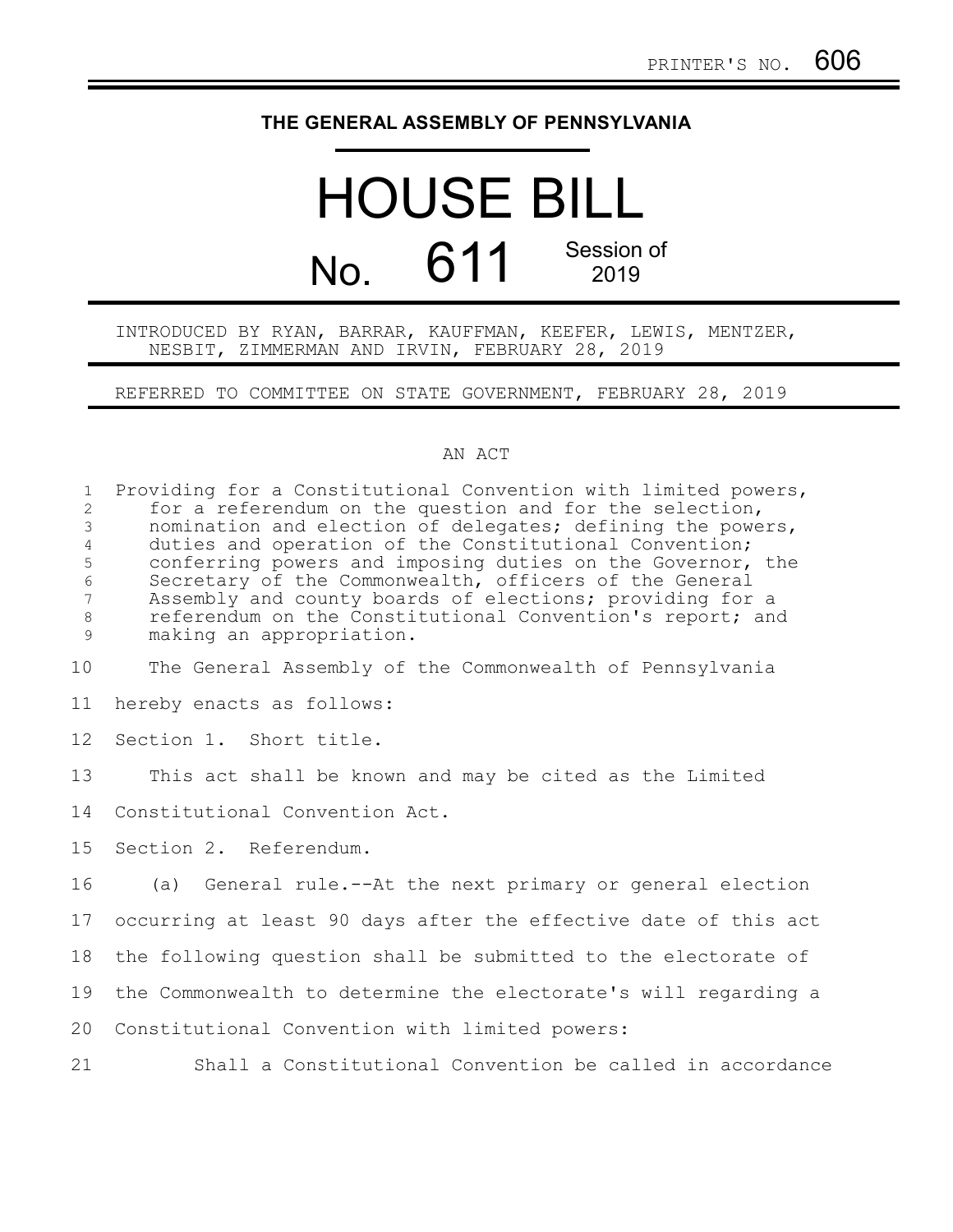with, and subject to, the limitations and requirements contained in Act Number of the Session of the General Assembly, to prepare for submission to the electorate proposals for the revision of Articles II, III, IV and V of the Constitution of Pennsylvania, as provided in section 8 of this act? 1 2 3 4 5 6

(b) Duties of county boards of elections.--

(1) The county board of elections in each county shall print in bound form separate official ballots in sufficient numbers to furnish to the election officers in each election district of the county, one ballot to be supplied to each elector at the primary election and also specimen ballots equal in number to one-fifth of the official ballots. 8 9 10 11 12 13

(2) In districts where voting machines are used, the question may appear on the face of the machine where the machine is properly equipped for that purpose; otherwise, a separate printed ballot shall be used. 14 15 16 17

(3) The results of the election shall be tabulated by the proper election officers of each county and duly certified to the Secretary of the Commonwealth. 18 19 20

Section 3. Convention, membership, qualifications and 21

22

7

vacancies.

(a) Convention.-- 23

(1) If a majority of the electors voting upon the question shall favor the holding of a Constitutional Convention with limited powers, a Constitutional Convention shall be called by the Governor. It shall consist of 163 members. 24 25 26 27 28

(2) Three district delegates shall be elected from each senatorial district, as provided in this act. Each elector 29 30

20190HB0611PN0606 - 2 -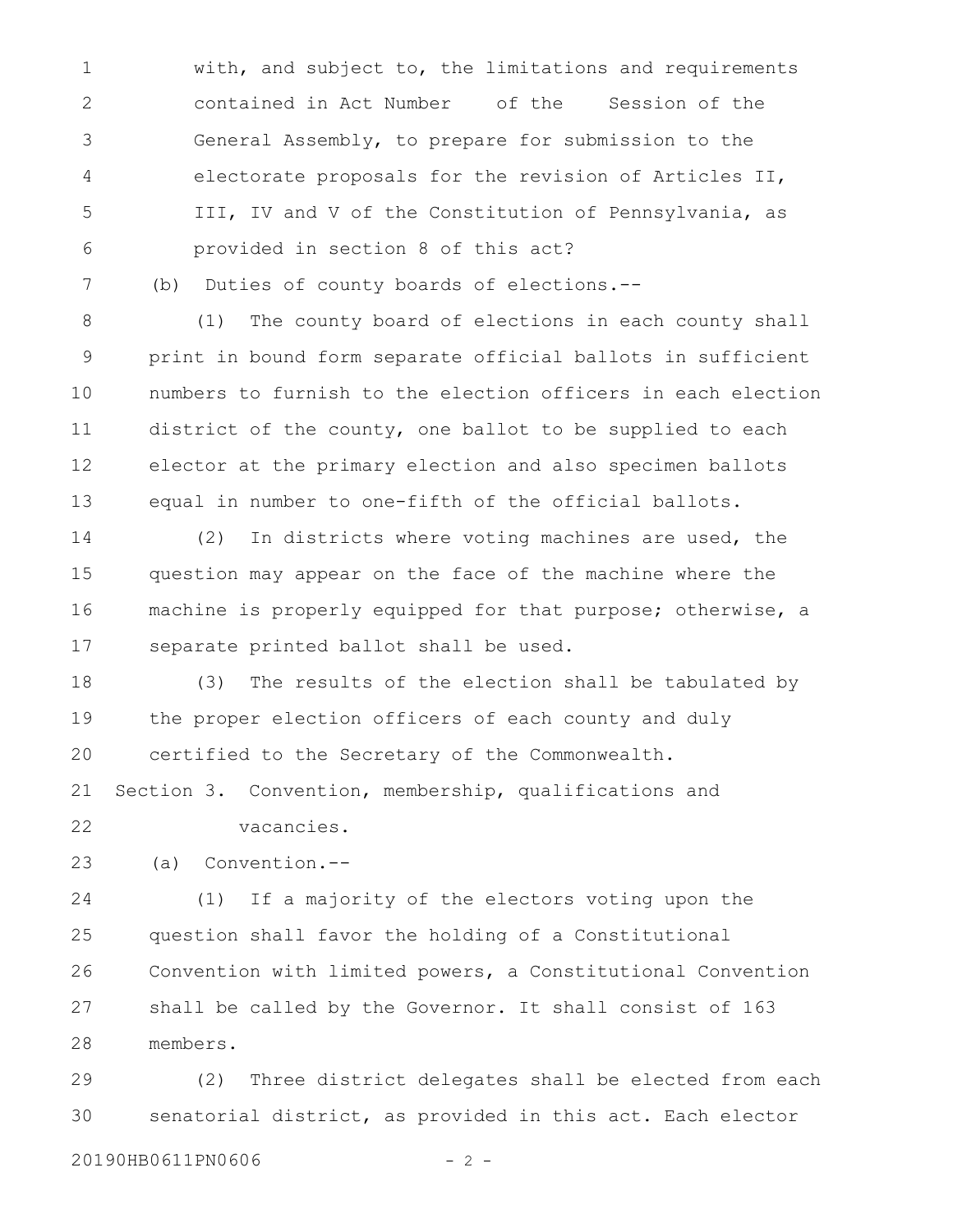may vote for not more than two candidates for the office of delegate. The three candidates receiving the highest number of votes shall be elected to the office of delegate. (3) All of the following individuals shall be members ex officio of the Constitutional Convention and shall have the powers of elected delegates: (i) The Lieutenant Governor. (ii) The President pro tempore of the Senate. (iii) The Majority Leader of the Senate. (iv) The Majority Whip of the Senate. (v) The Minority Leader of the Senate. (vi) The Minority Whip of the Senate. (vii) The Minority Caucus Chairperson of the Senate. (viii) The Speaker of the House of Representatives. (ix) The Majority Leader of the House of Representatives. (x) The Majority Whip of the House of Representatives. (xi) The Minority Leader of the House of Representatives. (xii) The Minority Whip of the House of Representatives. (xiii) The Minority Caucus Chairperson of the House of Representatives. (b) Qualifications of delegate.--To serve as a delegate to the Constitutional Convention, an individual must: (1) Be at least 21 years of age. (2) Have been a citizen and resident of this Commonwealth for at least four years. (3) Have resided in and been a registered elector of the 1 2 3 4 5 6 7 8 9 10 11 12 13 14 15 16 17 18 19 20 21 22 23 24 25 26 27 28 29 30

20190HB0611PN0606 - 3 -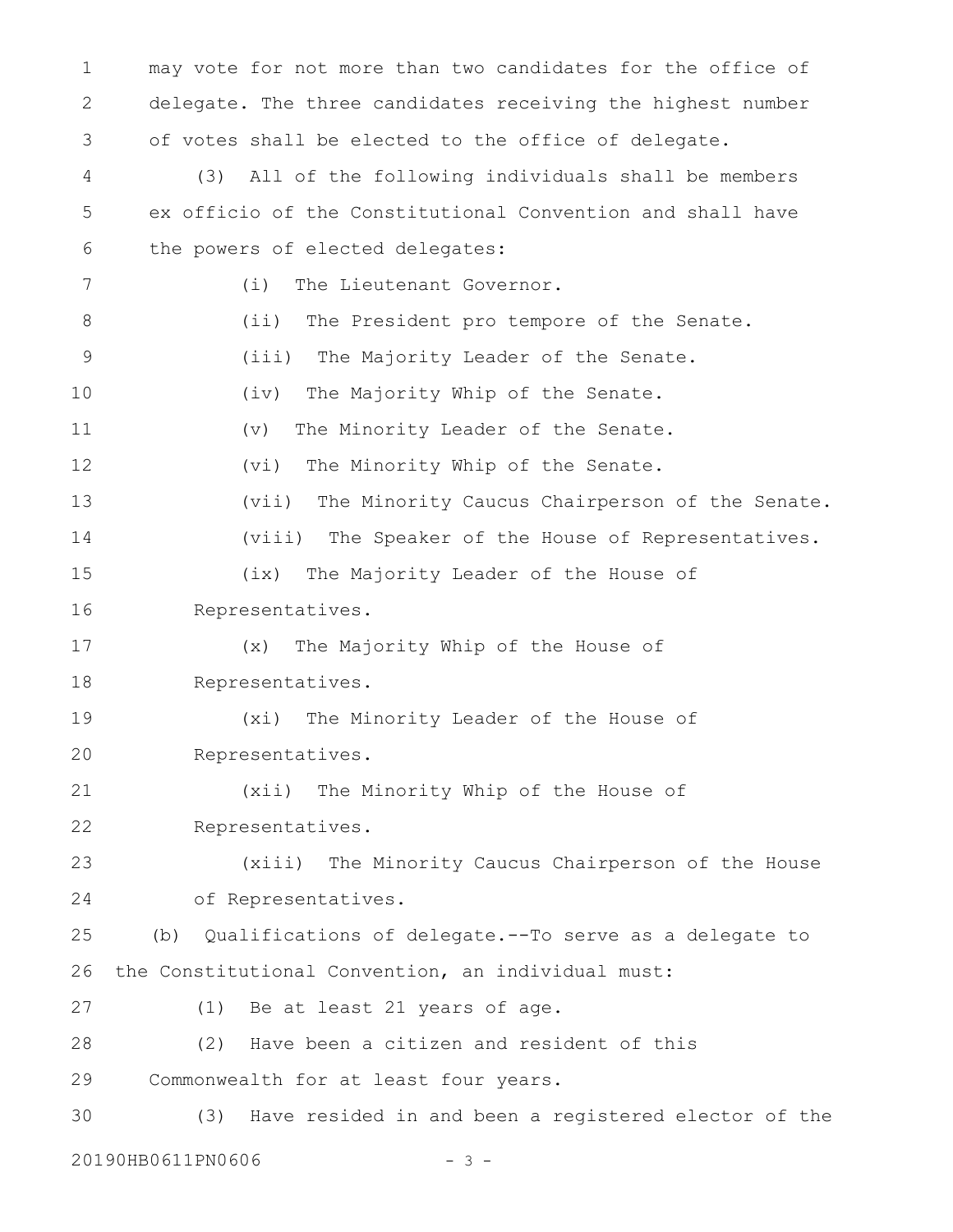individual's respective senatorial district at least one year prior to election as delegate. 1 2

(4) Reside in the delegate's respective senatorial district during the delegate's term of service. 3 4

(c) Vacancies.--In case of a vacancy in the office of delegate occurring after the election, if: 5 6

(1) The member is an ex officio member, the vacancy shall be filled by the individual assuming the office. 7 8

(2) The member was nominated in accordance with section 4, all the remaining delegates shall elect a successor meeting the qualification prescribed under subsection (b). Section 4. Nomination of delegates and withdrawals. 9 10 11 12

(a) Nomination.--Candidates for delegates to the convention shall be nominated by petition in accordance with this section. A petition must be signed by at least 100 qualified electors of the candidate's senatorial district, and petitions may not include any reference to the political affiliation of the candidate. 13 14 15 16 17 18

(b) Petitions.--The Secretary of the Commonwealth shall prescribe the form of the petition in accordance with this section. The Secretary of the Commonwealth shall certify the names of the nominees to the county boards as provided by law no later than 60 days prior to the next upcoming primary or general election occurring after passage of the referendum. 19 20 21 22 23 24

(c) Prohibition.--Except as provided in section 3(a)(3), the following may not serve as a delegate: 25 26

(1) The Governor, a current member of the General Assembly or other official elected Statewide. 27 28

(2) A current member of the Congress of the United States. 29 30

20190HB0611PN0606 - 4 -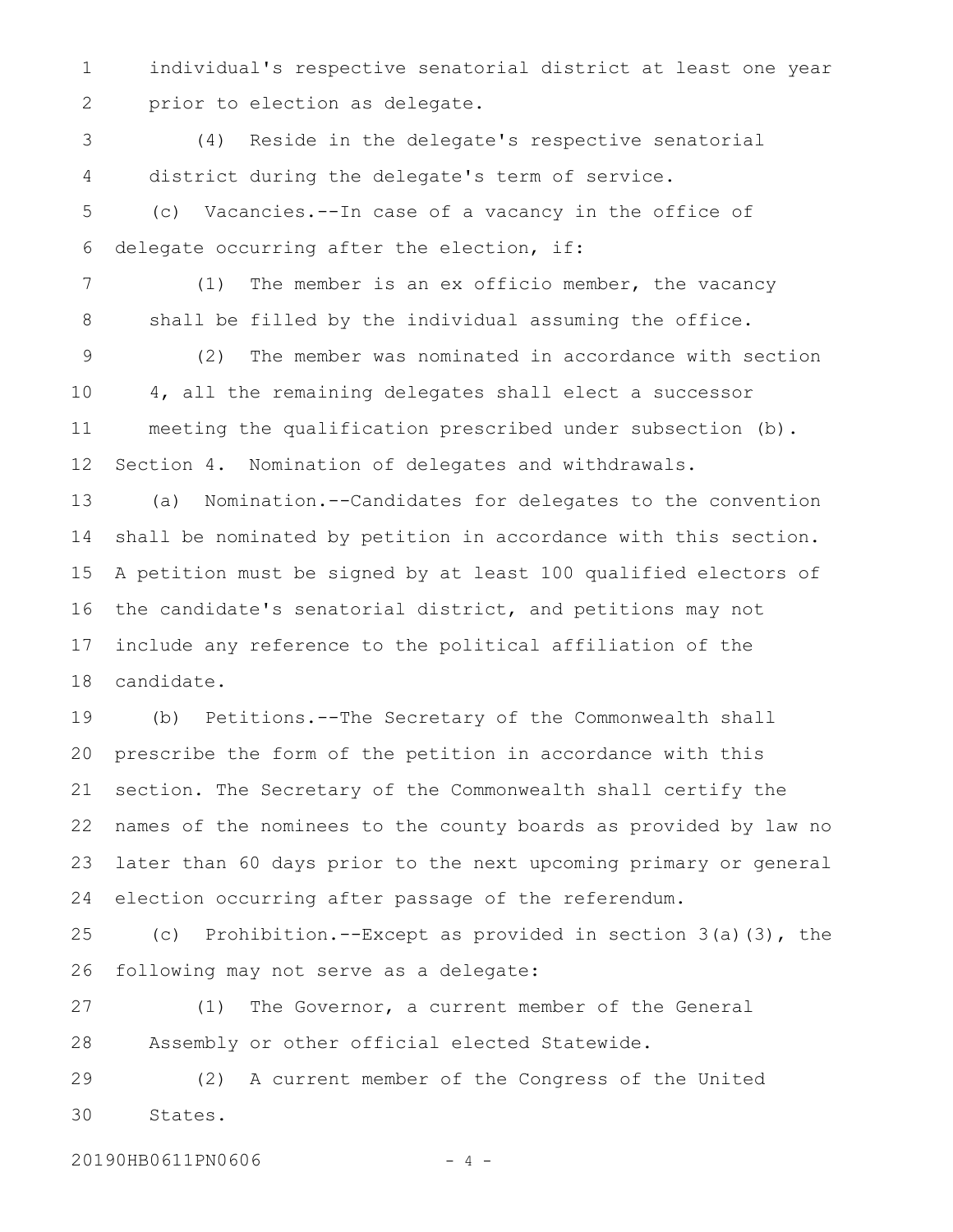(3) A sitting judge of a court. 1

(d) Filing of petitions.-- 2

(1) The petitions shall be filed in the office of the Secretary of the Commonwealth not later than 75 days prior to the next upcoming primary or general election occurring after passage of the referendum. A filing fee of \$25 shall be paid by each candidate to the Secretary of the Commonwealth by certified check or money order. (2) The following shall apply: (i) An elector may sign not more than two nomination petitions for a delegate to represent the elector's district. (ii) Every signer of a nomination petition shall: (A) provide the signer's occupation and residence, giving city, borough or township, with street and number, if any; (B) state that the signer is a qualified elector of the district named; and (C) add the date of signing, expressed in words or numbers. (iii) A nomination petition may not be circulated prior to 20 days before the last day on which the petition may be filed. (iv) A signature may not be counted unless it bears date within 20 days of the last day of filing. (3) Nomination petitions may be on one or more sheets, and different sheets must be used for signers resident in different counties. If more than one sheet is used, they shall be bound together when offered for filing, if they are intended to constitute one petition, and each sheet shall be 3 4 5 6 7 8 9 10 11 12 13 14 15 16 17 18 19 20 21 22 23 24 25 26 27 28 29 30

20190HB0611PN0606 - 5 -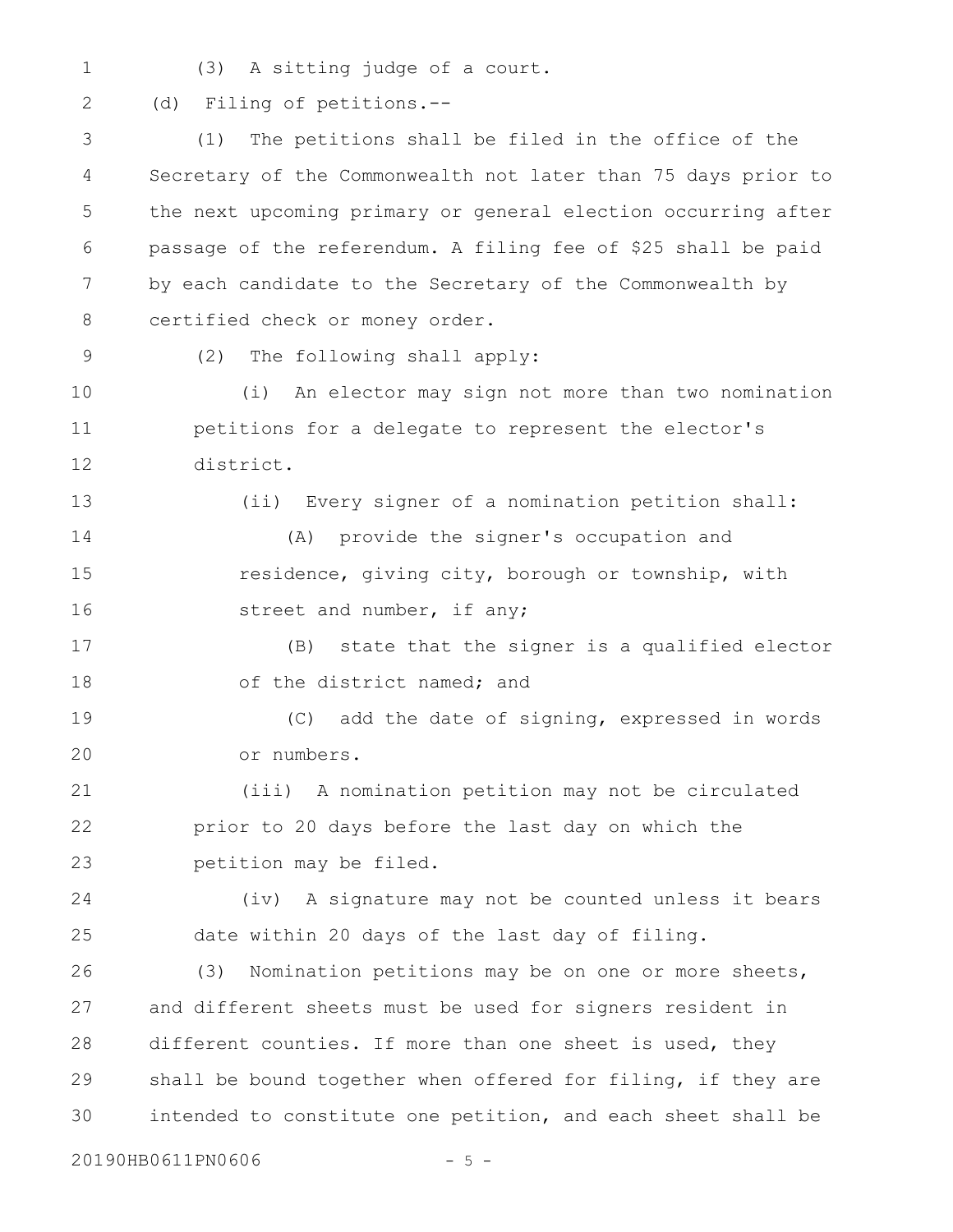numbered consecutively at the foot of each page, beginning with number one. 1 2

(4) Each sheet shall include an affidavit of the person who circulated it stating: 3 4

(i) that the person is a qualified elector of the senatorial district named in the petition; 5 6

(ii) the person's residence, giving city, borough or township, with street and number, if any; 7 8

(iii) that the signers of the petition were aware of the contents of the petition; 9 10

(iv) that the signers' respective residences are correctly stated in the petition; 11 12

(v) that each signer resides in the district named in the affidavit; 13 14

(vi) that each person signed on the date set opposite the person's name; and 15 16

(vii) that, to the best of affiant's knowledge and belief, the signers are qualified electors of the district. 17 18 19

(e) Affidavits.--Each candidate for delegate shall file with the Secretary of the Commonwealth an affidavit stating: 20 21

(1) the candidate's residence, with street and number, if any, and the candidate's post office address; 22 23

(2) that the candidate is eligible for the office of delegate to the Constitutional Convention; 24 25

(3) that, if elected, the candidate will faithfully observe the limitations and requirements imposed upon the Constitutional Convention by this act; and 26 27 28

(4) that the candidate has been a citizen and resident of this Commonwealth for at least four years and has been a 29 30

20190HB0611PN0606 - 6 -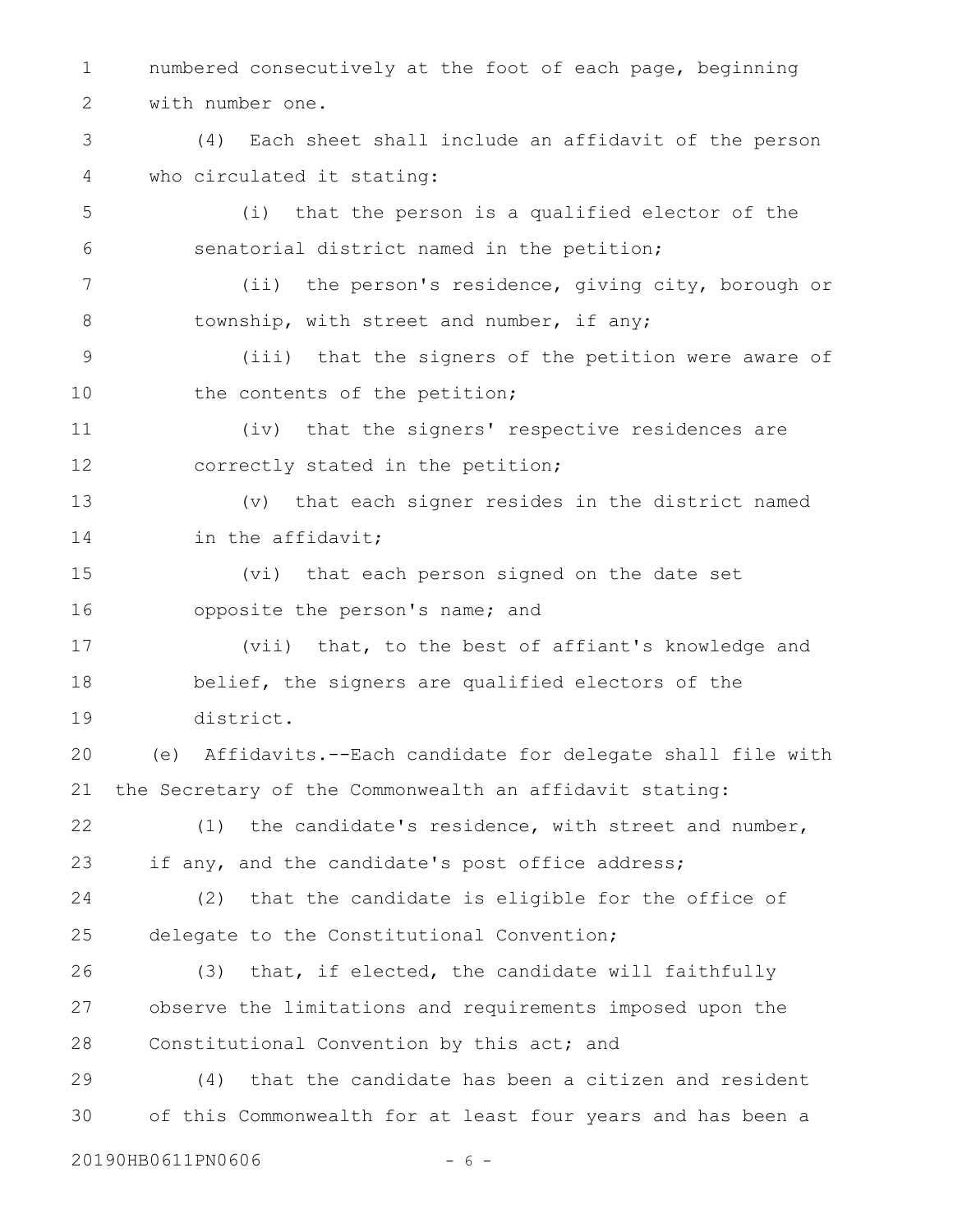registered elector for at least one year in the district which the candidate seeks to represent. 1 2

(f) Withdrawal.-- 3

(1) A candidate for election as a delegate to the Constitutional Convention may withdraw the candidate's name by a request in writing, signed by the candidate and acknowledged before an officer empowered to administer oaths, filed in the office of the Secretary of the Commonwealth not later than 5 p.m. on the fifth day next succeeding the last day for filing nomination petitions. 4 5 6 7 8 9 10

(2) In the event of the death or withdrawal of a candidate occurring prior to the time prescribed by this subsection, substitute nominations shall be made in accordance with the provisions of this section. 11 12 13 14

Section 5. Election of delegates. 15

(a) Procedure.-- 16

(1) If approved by the electorate, elections for delegates to the Constitutional Convention shall be held at the next upcoming primary or general election. 17 18 19

(2) The Secretary of the Commonwealth shall forward to the county board of elections of each county the names of the candidates for the office of delegate. 20 21 22

(3) Each elector voting at the election shall be entitled to vote for two candidates for the office of delegate from the elector's district. 23 24 25

(4) The three candidates receiving the highest number of votes in each district shall be the elected delegates of that district. 26 27 28

(5) Within 15 days, the county boards of elections shall make to the Secretary of the Commonwealth the proper 29 30

20190HB0611PN0606 - 7 -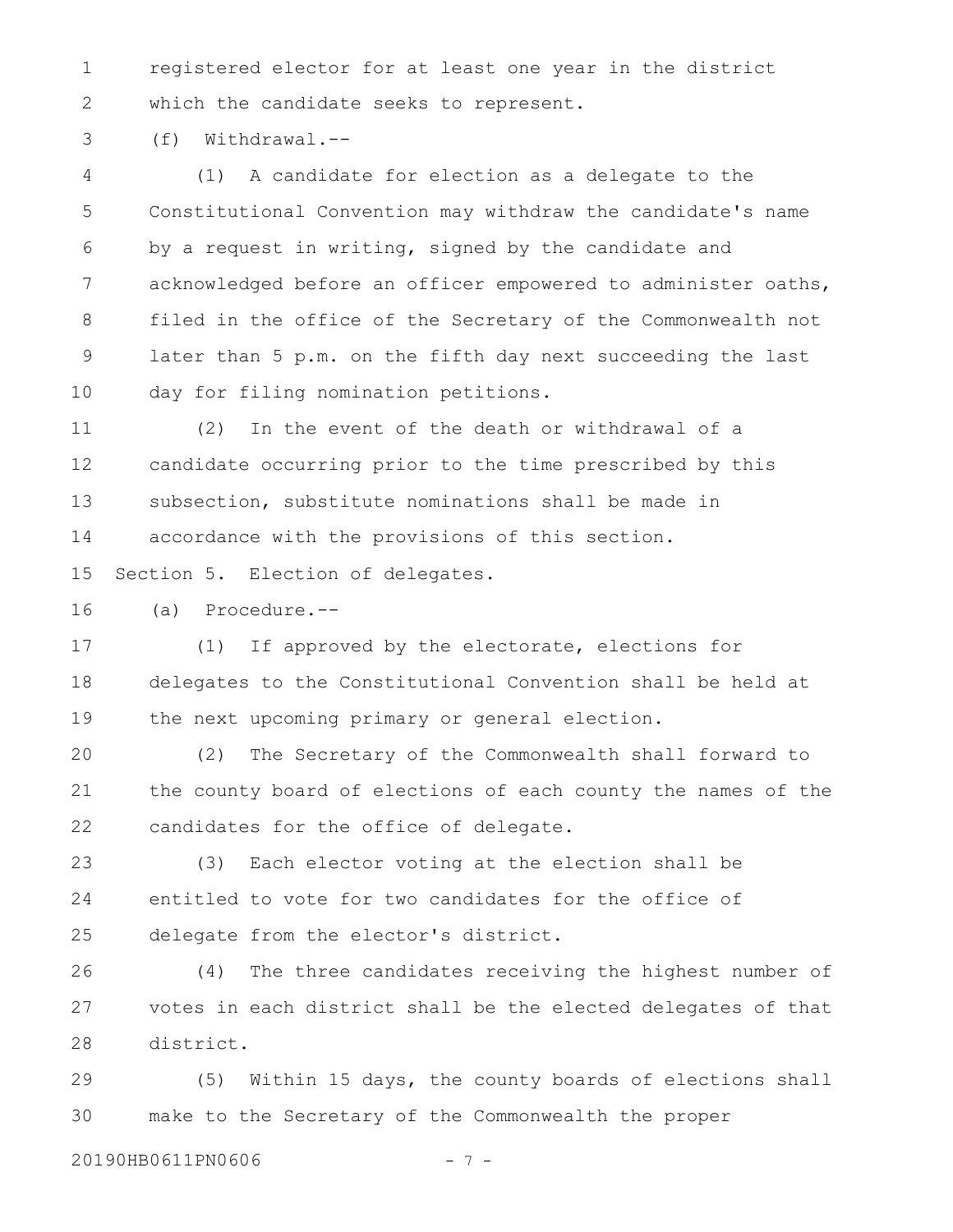certification of returns of votes cast for the candidates for election for the office of delegate. 1 2

(b) Certification of results to Governor.--At the same time as certification of the other election results, the Secretary of the Commonwealth shall certify to the Governor the names of the delegates elected to the Constitutional Convention. 3 4 5 6

(c) Tie vote.--In the case of a tie vote, the election shall be determined in accordance with the provisions of section 1418 of the act of June 3, 1937 (P.L.1333, No.320), known as the Pennsylvania Election Code. 7 8 9 10

Section 6. Preparatory committee and appropriation. 11

(a) Establishment.--A preparatory committee to make arrangements for the Constitutional Convention shall include all of the following members: 12 13 14

15

(1) The Lieutenant Governor.

(2) The President pro tempore of the Senate. 16

(3) The Majority Leader of the Senate. 17

(4) The Majority Whip of the Senate. 18

(5) The Minority Leader of the Senate. 19

(6) The Minority Whip of the Senate. 20

(7) The Minority Caucus Chairperson of the Senate. 21

(8) The Speaker of the House of Representatives. 22

(9) The Majority Leader of the House of Representatives. 23

- (10) The Majority Whip of the House of Representatives. 24
- (11) The Minority Leader of the House of 25

Representatives. 26

(12) The Minority Whip of the House of Representatives. (13) The Minority Caucus Chairperson of the House of Representatives. 27 28 29

(b) Authority.-- 30

20190HB0611PN0606 - 8 -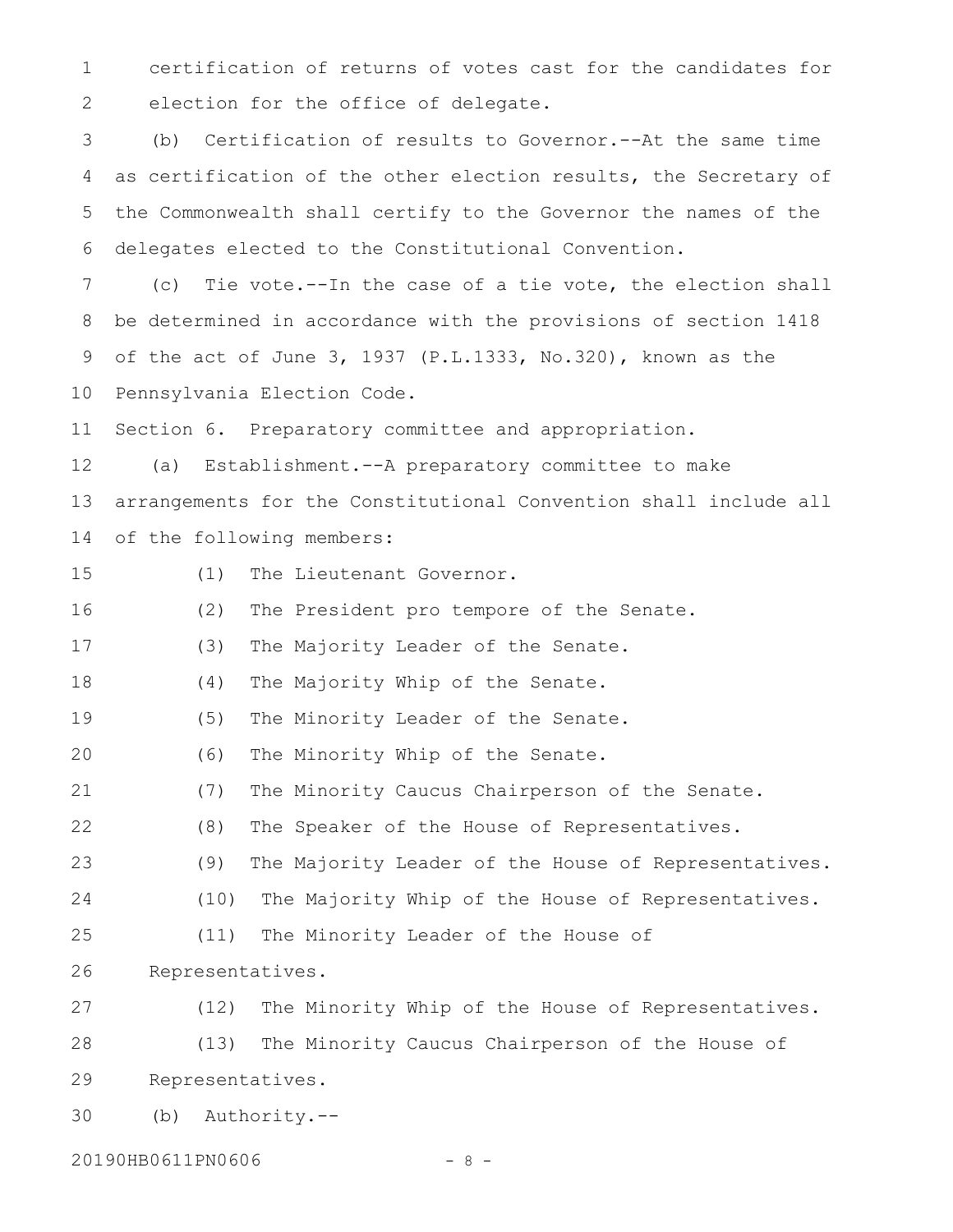(1) The committee shall have authority immediately following an affirmative vote by the electorate on the question of holding a Constitutional Convention to lease or otherwise obtain suitable meeting and office space, to purchase or lease office supplies, equipment, books and other publications and other materials necessary for the work of the Constitutional Convention and to hire or engage secretaries, technical assistants, printers and other employees or consultants as may be deemed necessary for the preparatory work of the Constitutional Convention. 1 2 3 4 5 6 7 8 9 10

(2) The committee shall initiate studies, inquiries, surveys or analyses the committee may deem relevant through the committee's own personnel or in cooperation with public or private agencies, including institutes, universities, foundations or research organizations. In so doing, the committee may hold public or private hearings. 11 12 13 14 15 16

(3) The committee may issue subpoenas under the hand and seal of the chairperson commanding any person to appear before it and to answer questions touching matters properly being inquired into by the committee and to produce books, papers, records and documents that the committee deems necessary. The subpoenas may be served upon any person and shall have the force and effect of subpoenas issued out of the courts of this Commonwealth. 17 18 19 20 21 22 23 24

(4) A person who willfully neglects or refuses to testify before the committee or to produce any book, paper, record or document shall be subject to the penalties provided by the laws of this Commonwealth in the case. 25 26 27 28

(5) Each member of the committee shall have power to administer oaths and affirmations to witnesses appearing 29 30

20190HB0611PN0606 - 9 -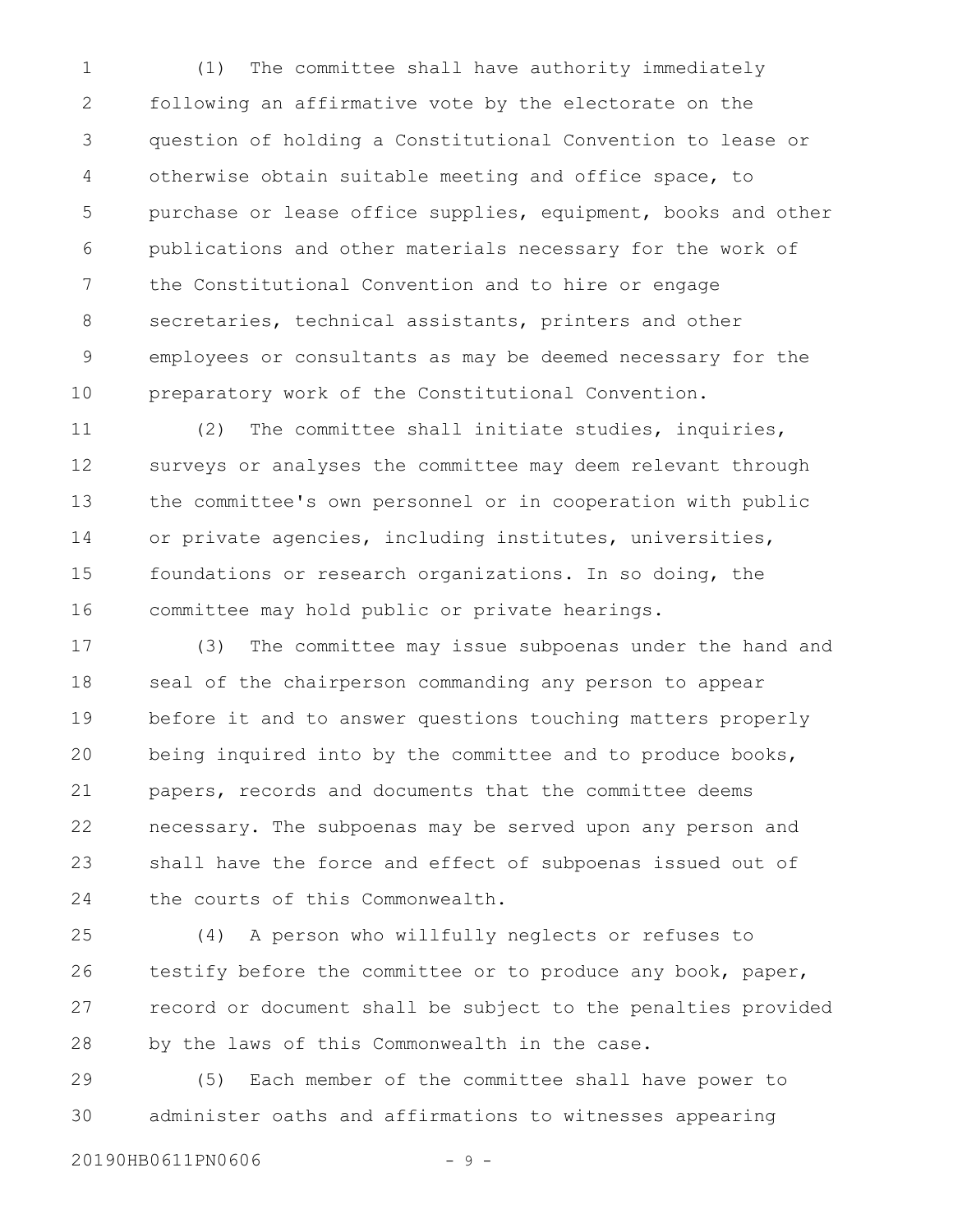before the committee. 1

(6) The committee may request and shall receive from any department, division, board, bureau, commission or agency of the Commonwealth or a political subdivision of the Commonwealth facilities, assistance and data as it deems necessary or desirable to carry out properly the committee's powers and duties. 2 3 4 5 6 7

(7) The committee may enter into agreements and perform acts that may be necessary, desirable or proper to carry out the provisions of this act. 8 9 10

(8) The committee shall prepare budgets for the holding of the Constitutional Convention. The recommended budgets shall be submitted to the General Assembly in sufficient time for the General Assembly to pass the necessary appropriation acts. 11 12 13 14 15

(9) The members of the committee shall receive no compensation for service but shall be allowed their actual and necessary expenses incurred in the performance of their duties. 16 17 18 19

(10) The authority of the preparatory committee shall expire upon election of convention officers, except to sign documents necessary to obtain payments from the State Treasury for any commitments made under the authority of this section prior thereto and to submit any report to the Constitutional Convention. 20 21 22 23 24 25

(c) Appropriation.-- 26

(1) The sum of \$200,000 is appropriated to the preparatory committee for the purposes specified in this section. 27 28 29

(2) A fund shall be established in the State Treasury 20190HB0611PN0606 - 10 -30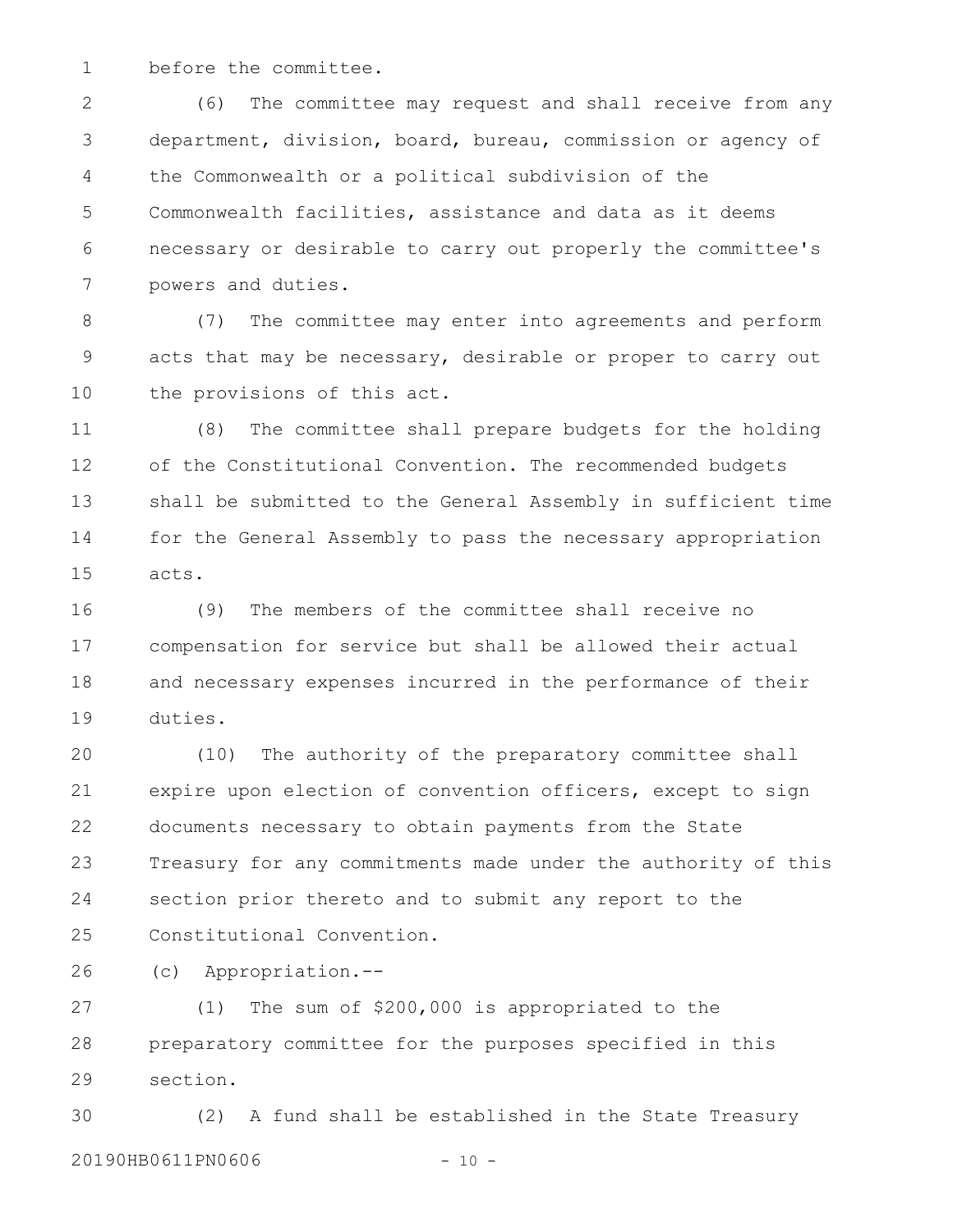for the purpose of accepting the sum under paragraph (1) and future appropriations for the expenses of the convention, as well as donations from the public. 1 2 3

Section 7. Organization of convention. 4

(a) Convening.-- 5

(1) The Constitutional Convention shall convene in the Hall of the House of Representatives in Harrisburg, Dauphin County, Pennsylvania, on July 1 at 12 o'clock noon. The Constitutional Convention shall be called to order by the Governor. 6 7 8 9 10

(2) The Secretary of the Commonwealth shall certify the returns of the elections for delegates to the Constitutional Convention and issue certificates of election to those elected. 11 12 13 14

(3) The Chief Justice of the Supreme Court of Pennsylvania or the Chief Justice's appointee shall then administer the oath of office in the following form: "I do solemnly swear (or affirm) that I will support, obey and defend the Constitution of the United States and the Constitution of this Commonwealth and that I will discharge the duties of my office with fidelity." 15 16 17 18 19 20 21

(b) Procedure.-- 22

(1) The Constitutional Convention shall organize by electing from among its delegates a president, secretary and other officers necessary for the transaction of its business. 23 24 25

(2) No member of the General Assembly may be an officer of the Constitutional Convention. 26 27

(3) The Constitutional Convention shall determine the rules of its own proceedings and shall be the final judge of the qualifications of its own delegates. The Constitutional 28 29 30

20190HB0611PN0606 - 11 -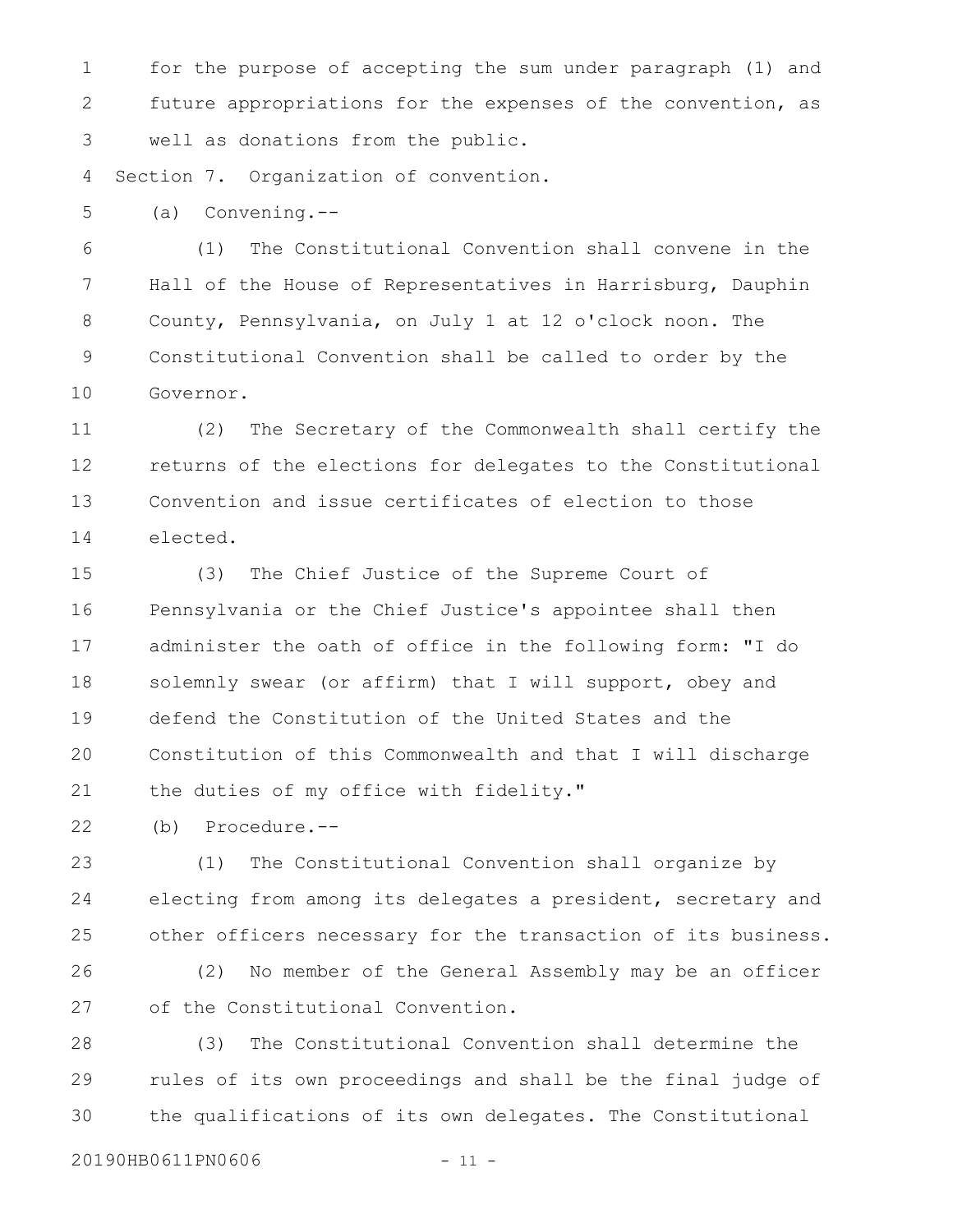Convention shall determine rules for the conduct of its delegates and provide for the censure, suspension or removal of a delegate, if necessary. 1 2 3

(c) Privilege.--The delegates to the Constitutional Convention shall in all cases, except treason, felony, violation of their oath of office and breach or surety of the peace, be privileged from arrest during their attendance at the session of the Constitutional Convention and in going to and returning from the Constitutional Convention and, for any speech or debate in the Constitutional Convention, they may not be questioned in any other place. 4 5 6 7 8 9 10 11

(d) Authority.--In addition to any powers provided in this section, the Constitutional Convention shall have all of the powers given to the preparatory committee under section 6. 12 13 14

(e) Adjournment.--The Constitutional Convention shall have the power to adjourn from time to time and to meet at appropriate places in the City of Harrisburg as it shall determine. 15 16 17 18

(f) Sine die.--The Constitutional Convention shall conclude its session sine die not later than November 1. 19 20

Section 8. Substantive powers of convention, limitations and mandatory duties of convention. 21 22

(a) General rule.--Except as provided in subsection (b), the Constitutional Convention shall have the power by a vote of a majority of the 163 delegates to make recommendations to the electorate on the following subjects only: 23 24 25 26

(1) The following sections of Article II of the Constitution of Pennsylvania: 27 28

(i) Section 3, as it relates to limits or changes in the length of terms for members of the General Assembly. 29 30

20190HB0611PN0606 - 12 -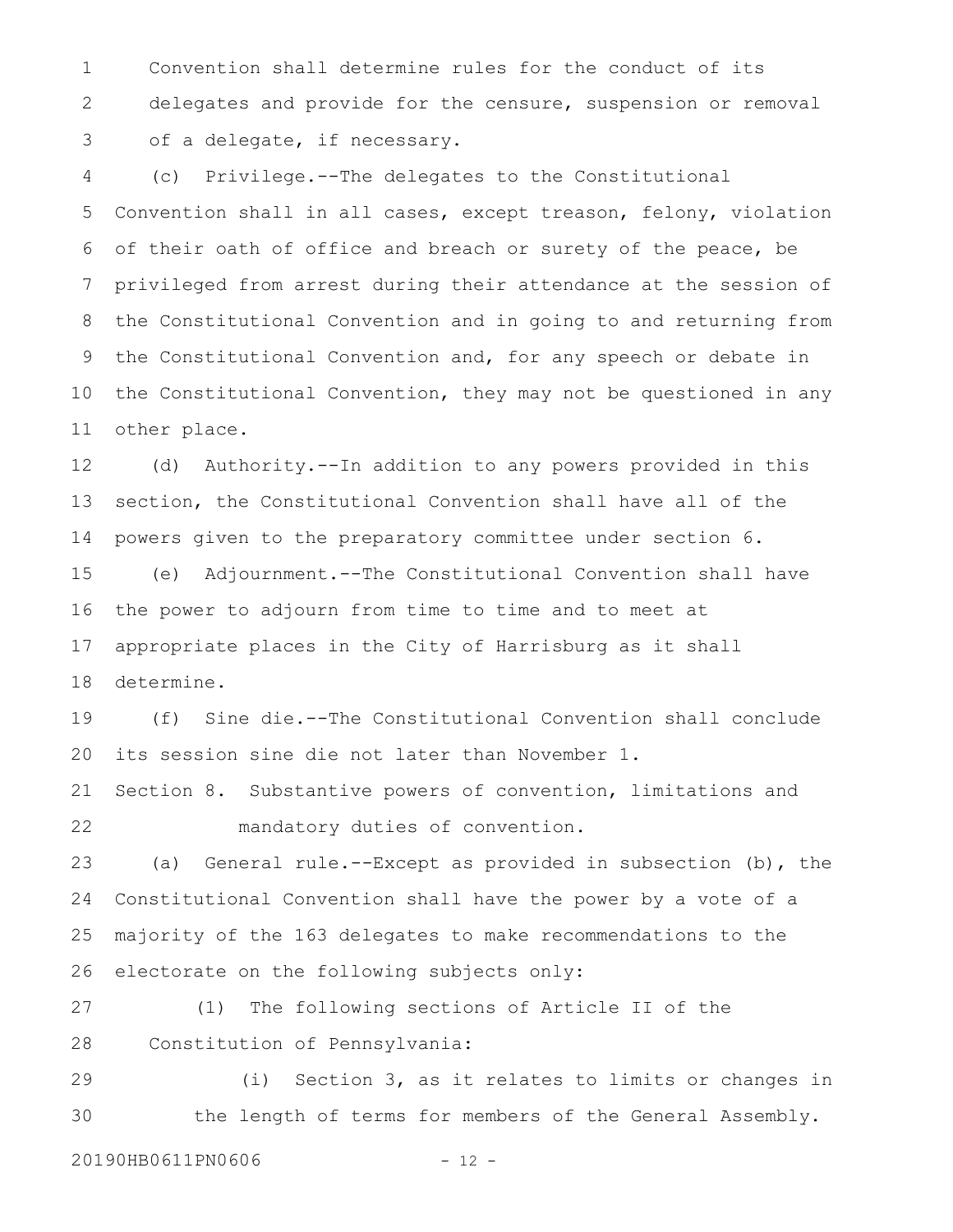(ii) Section 4, as it relates to the full-time or part-time nature of the General Assembly. (iii) Section 8, as it relates to compensation of the members of the General Assembly. (iv) Section 16, as it relates to the number of seats in the General Assembly and the allocation of Senatorial seats. (2) The following sections of Article III of the Constitution of Pennsylvania: (i) Subarticle A, as it relates to amendments of legislation on third consideration. (ii) Section 13, as it relates to prohibitions on voting. (iii) Section 22, as it relates to no-bid contracts. (iv) Section 24, as it relates to spending without an enacted budget in place. (v) Section 26, as it relates to pensions and costof-living increases. (3) The following sections of Article IV of the Constitution of Pennsylvania: (i) Section 4, as it relates to eliminating the office of Lieutenant Governor. (ii) Section 14, as it relates to simultaneously serving as Lieutenant Governor and a member of the Senate. (4) The following sections of Article V of the Constitution of Pennsylvania: (i) Section 10, as it relates to independent review. (ii) Section 17, as it relates to work outside of court service. 1 2 3 4 5 6 7 8 9 10 11 12 13 14 15 16 17 18 19 20 21 22 23 24 25 26 27 28 29 30

20190HB0611PN0606 - 13 -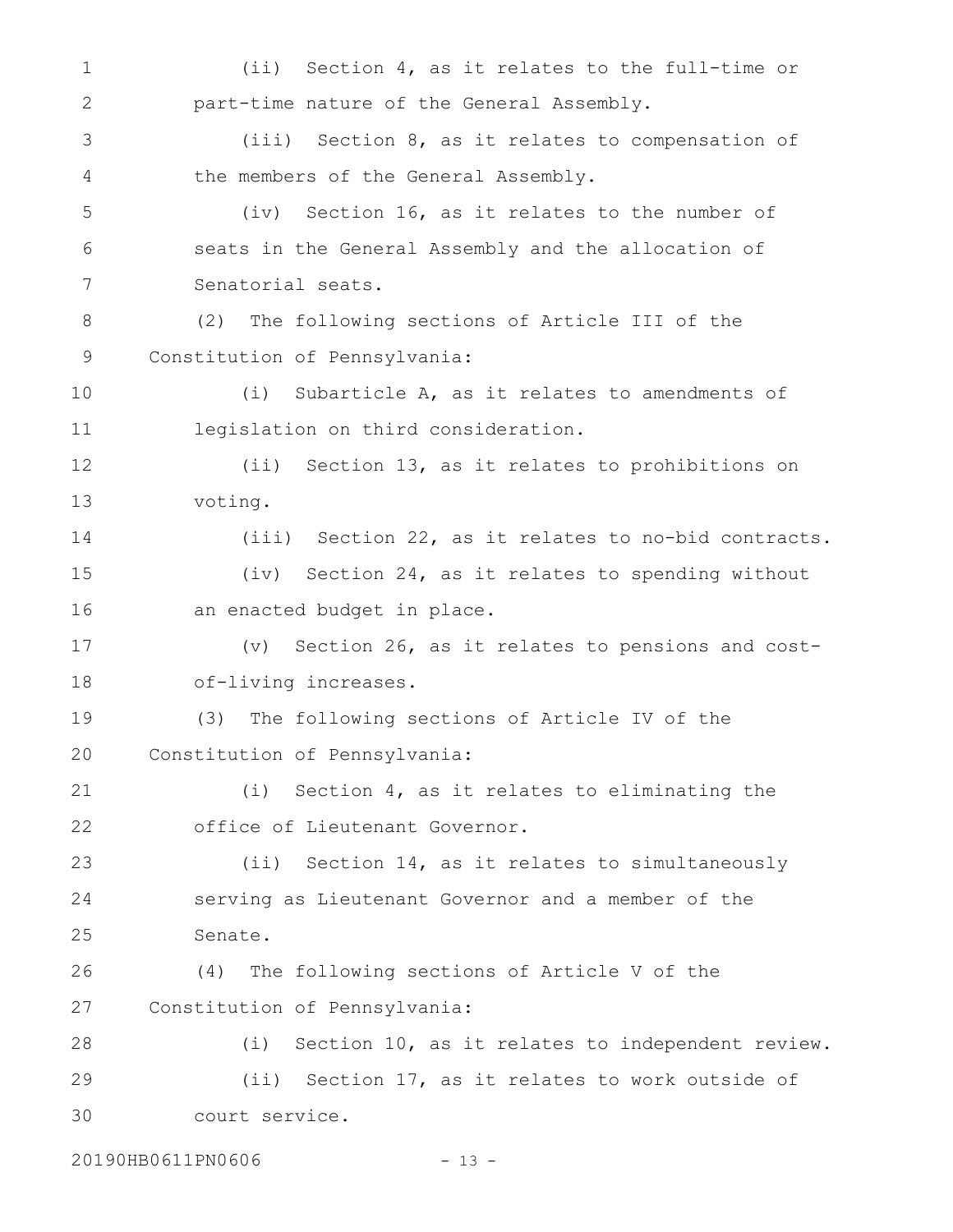(iii) Section 18, as it relates to Supreme Court involvement, special tribunals and the selection of nonbar members for disciplinary board. 1 2 3

(b) Limitations.-- 4

(1) A delegate may not support a proposal that goes beyond the subject matter specified under subsection (a). This prohibition specifically includes consideration at any stage of the Constitutional Convention of an amendment that in any way seeks to amend, modify or repeal a provision regarding any of the following: 5 6 7 8 9 10

(i) The Declaration of Rights of the Constitution of Pennsylvania. 11 12

(ii) The imposition of a graduated income tax by the Commonwealth or any of its political subdivisions. 13 14

(iii) Article VIII, Section 1 of the Constitution of Pennsylvania. 15 16

(2) A delegate who receives and accepts an item of value, excluding education materials, from a person in connection with service as a delegate shall be immediately disqualified and immediately replaced by an alternate. (c) Format.--In dealing with the subject matter as prescribed by this section, the Constitutional Convention may 17 18 19 20 21 22

recommend that a provision be transferred to another article, modified, deleted, repealed, substituted by an entirely new provision or continued without change. 23 24 25

(d) Recommendations.--The Constitutional Convention shall make its recommendations regarding legislative apportionment as a replacement for the existing Article II, section 16 of the Constitution of Pennsylvania and shall arrange its recommendations on the other subjects assigned to it in separate 26 27 28 29 30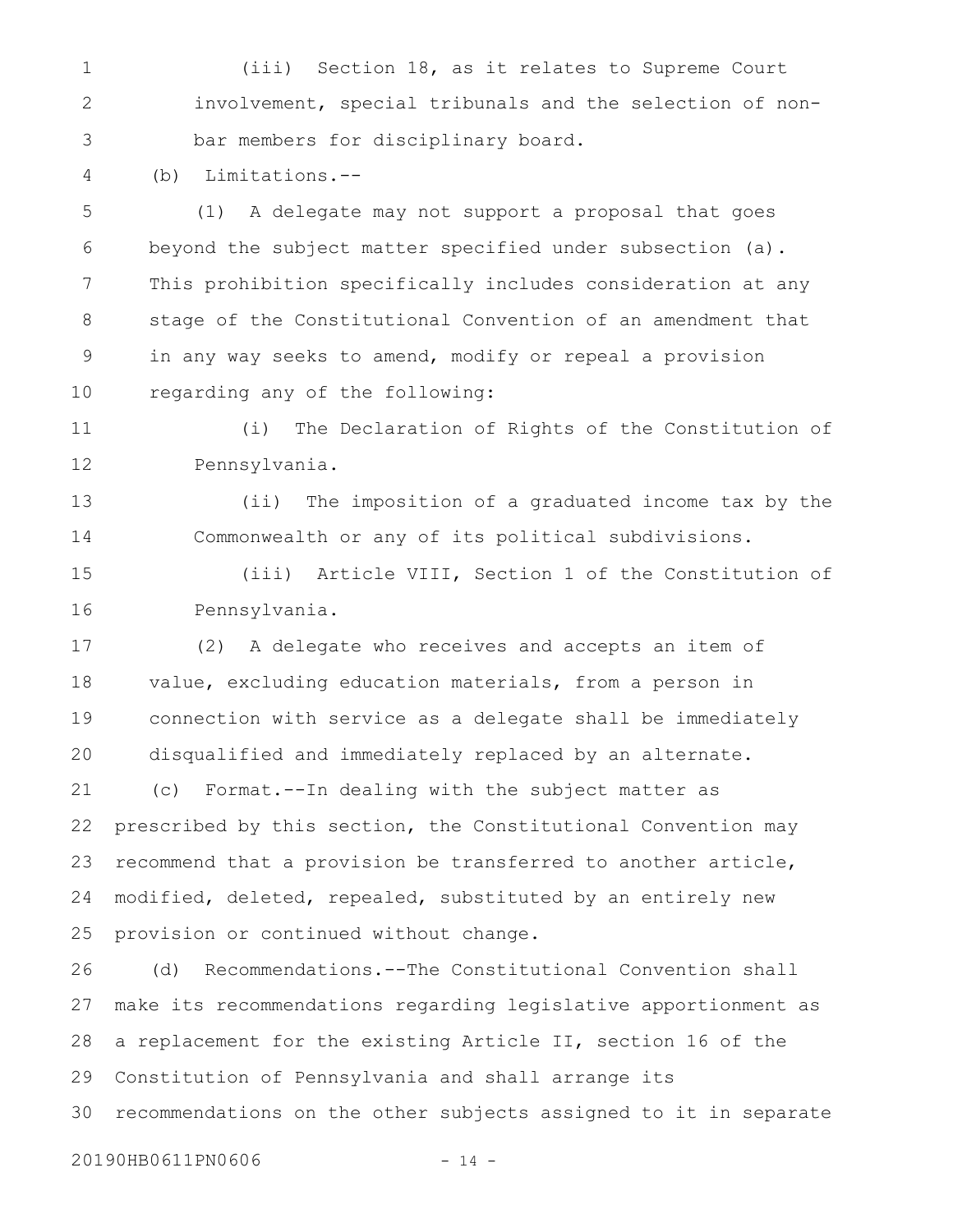articles. 1

(e) Numbering.--The Constitutional Convention's recommendations on an article may not be numbered. If approved by the electors, the articles shall be numbered by the Governor as provided by law. 2 3 4 5

Section 9. Manner of submitting proposals to electorate. 6

(a) Procedure.-- 7

(1) The recommendations of the Constitutional Convention shall be submitted to the electorate separately as determined by the Constitutional Convention. The recommendations may be in any number of sections which the Constitutional Convention deems suitable. 8 9 10 11 12

(2) The Constitutional Convention shall frame the ballot questions that bring the recommendations to the electorate. 13 14

(3) There shall be no fewer than one separate question for each of the articles to be recommended by the Constitutional Convention and another question for the amendment on legislative apportionment. 15 16 17 18

(b) Certification.-- 19

(1) The changes proposed, together with the questions framed by the Constitutional Convention, shall be certified by the president and secretary of the Constitutional Convention to the Secretary of the Commonwealth not later than March 7 of the year following adjournment. 20 21 22 23 24

(2) The Secretary of the Commonwealth shall then advertise the proposals of the Constitutional Convention in a newspaper of general circulation, if any, in every county of this Commonwealth once during the first week in April. 25 26 27 28

(3) The Secretary of the Commonwealth shall:

30

29

20190HB0611PN0606 - 15 -

(i) publish on the Department of State's publicly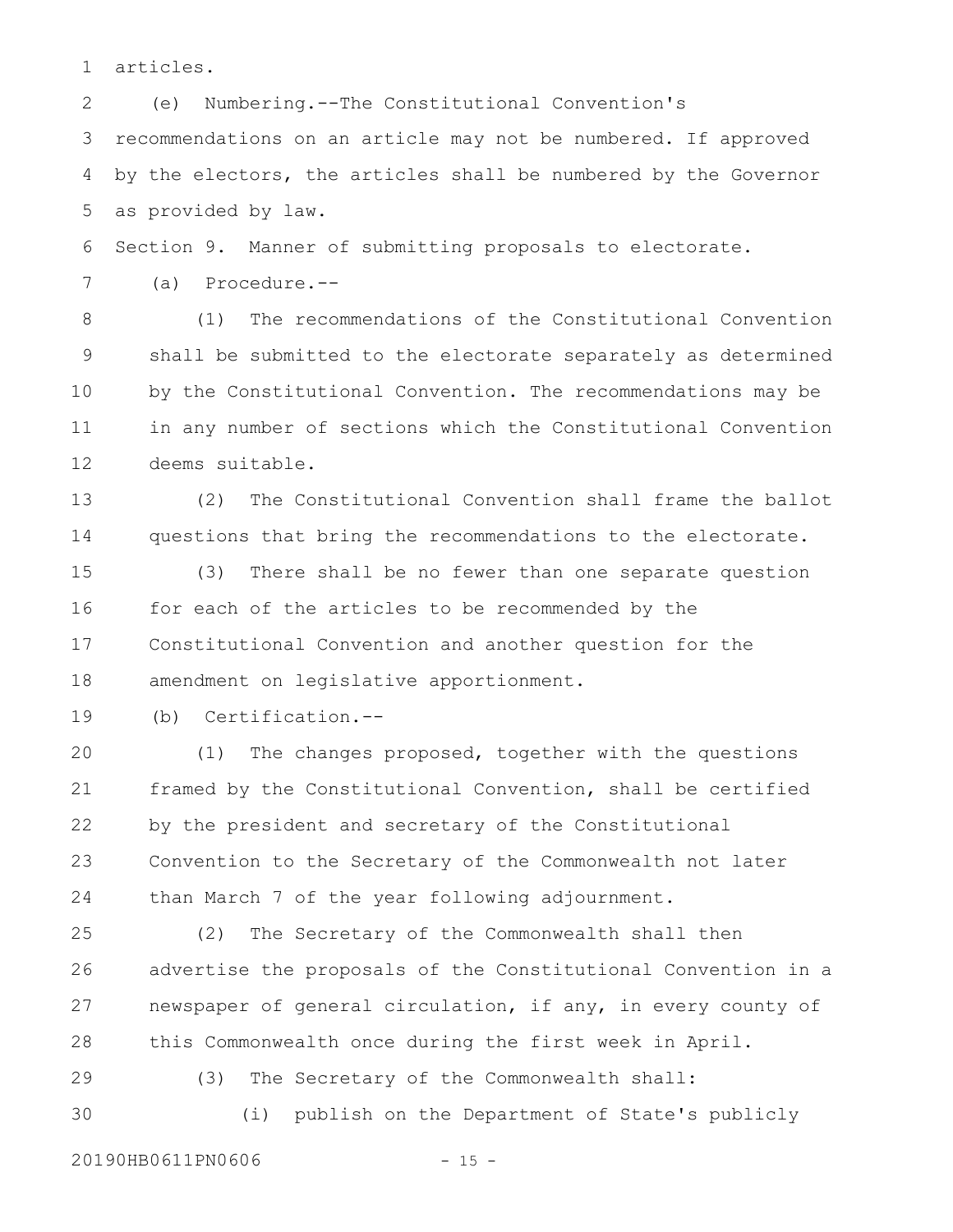accessible Internet website the changes to the Constitution of Pennsylvania as proposed by the Constitutional Convention in convenient form; 1 2 3

(ii) send a copy to each elector requesting a copy; and 4 5

(iii) send 10 copies through the county boards of elections to each polling place for the use of the voters during the election. 6 7 8

Section 10. Submission of proposals to electorate and proclamation by Governor of results. 9 10

The recommendations of the Constitutional Convention shall be submitted to the electorate for approval or rejection on a separate ballot at the next primary election. In districts where voting machines are used, the question may appear on the face of the machine if the machine is properly equipped for that purpose; otherwise, a separate printed ballot shall be used. A majority vote of the electors voting on a recommendation shall be necessary for the adoption of the recommendations of the Constitutional Convention. If adopted, a recommendation shall become effective as provided in the recommendation or by the schedule attached to the recommendation. The Governor, upon receipt from the Secretary of the Commonwealth of a certificate of the results of the election, shall immediately make proclamation of the results. 11 12 13 14 15 16 17 18 19 20 21 22 23 24

Section 11. Expenses of members of convention. 25

(a) General rule.--Members of the Constitutional Convention shall receive an allowance for traveling expenses at the same rate and computed on the same basis as traveling expenses for State Senators, payable monthly. 26 27 28 29

(b) Exception.--The members of the General Assembly and 20190HB0611PN0606 - 16 -30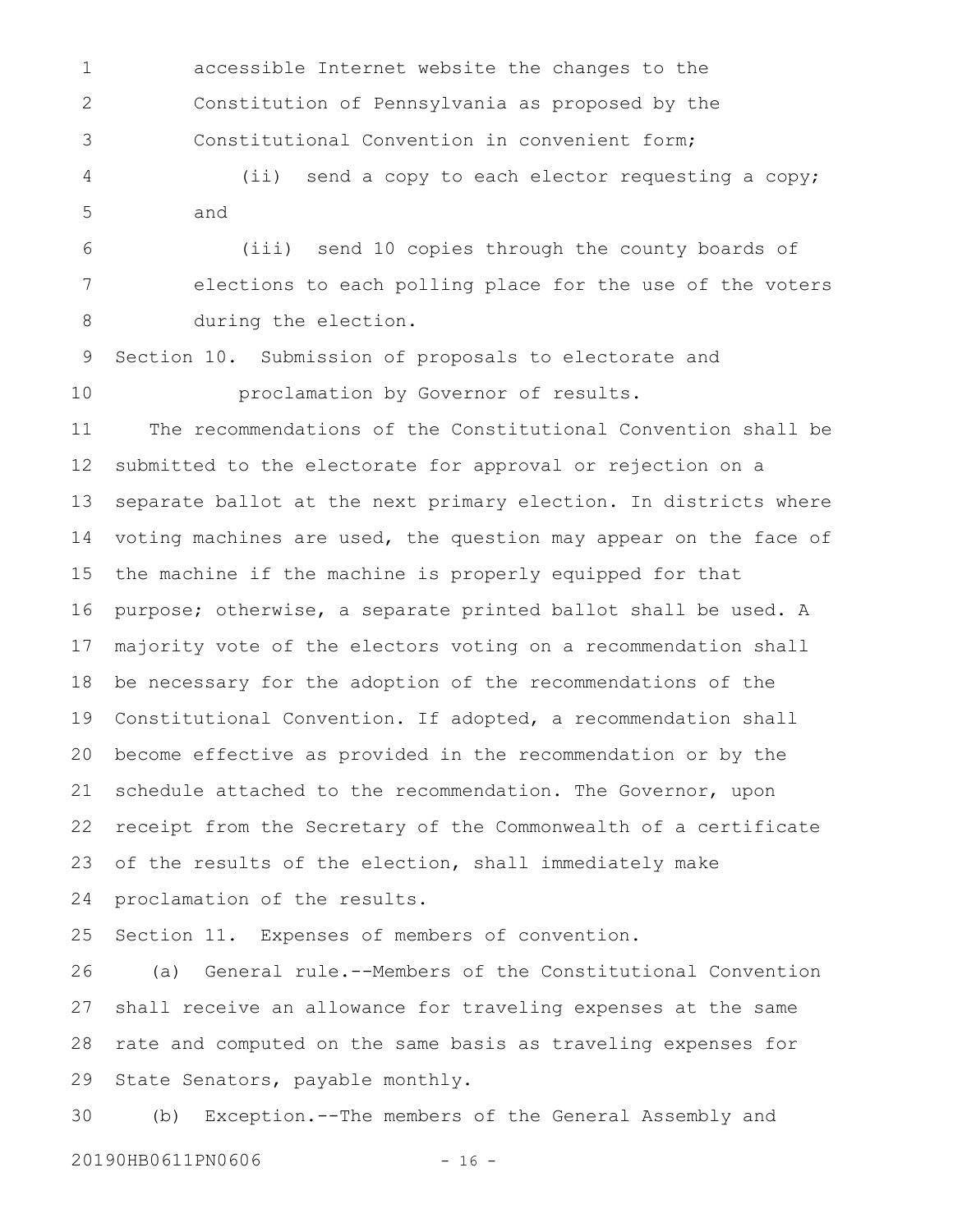officers and employees of the Commonwealth shall be reimbursed for the expenses under this section only if not otherwise paid by the Commonwealth. 1 2 3

Section 12. Registration of lobbyists. 4

(a) Duty to register.-- 5

(1) An individual who is employed or engaged for compensation, by any other person or a partnership, committee, association, corporation or other organization, to advocate passage or defeat of proposals of the Constitutional Convention or proposals of any of the Constitutional Convention's delegates shall, before beginning those activities, submit to the secretary of the Constitutional Convention a registration statement made under oath or affirmation before an officer authorized by law to administer oaths stating: 6 7 8 9 10 11 12 13 14 15

(i) The name and business address of the lobbyist. (ii) The name and address of the person, partnership, committee, association, corporation or other organization by whom the lobbyist is employed or engaged. (iii) The name and address of the person, partnership, committee, association, corporation or other organization in whose interest the lobbyist will advocate the passage or defeat of proposals of the Constitutional 16 17 18 19 20 21 22 23

Convention. (iv) The duration of the lobbyist's employment. (2) Whenever any of the facts under paragraph (1) change, the lobbyist shall file a revised registration 24 25 26 27 28

(3) A registration statement under this subsection shall be a public record. 29 30

20190HB0611PN0606 - 17 -

statement.